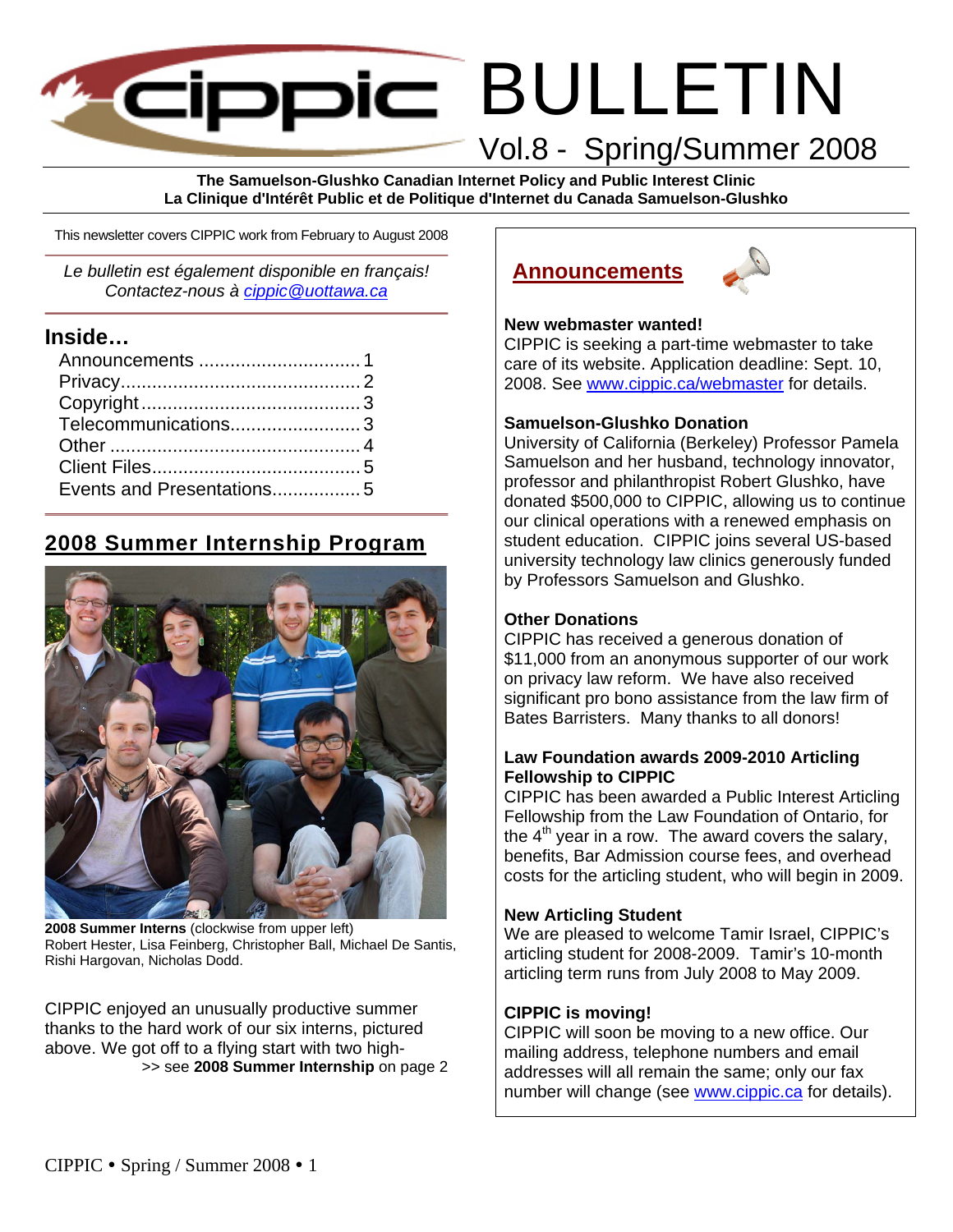# **2008 Summer Internship**

>> continued from page 1

-profile privacy complaints, first on ISP use of Deep Packet Inspection and then on Facebook's practices, both of which generated extensive media attention at home and abroad. Bill C-61 kept us busy all summer, with all interns working on at least one aspect of the new copyright bill and contributing to a detailed FAQ now posted on the CIPPIC site. Interns also prepared FAQs on the proposed Anti-Counterfeiting Treaty and on Social Networking Sites. The issue of Network Neutrality occupied much of our time, given CAIP's application to the CRTC to stop Bell from throttling its P2P traffic and two private members' bills. CIPPIC interns prepared a detailed submission in the CAIP proceeding, researched ISP throttling practices and analysed their legal implications, prepared FAQs on Net Neutrality, submitted comments to the CRTC on how Net Neutrality affects broadcasting policy, and assisted the SaveOurNet.ca coalition with its advocacy efforts. Interns also worked on the emerging issue of behavioural targeting by ISPs, producing another set of FAQs for our site, and submitting a formal request to the Privacy Commissioner for an industry-wide investigation of the practice. A PIPEDA complaint about banking practices was also filed. All of this work was in addition to client advice on matters ranging from workplace privacy rights to the legality of accessing unsecured wireless networks.

Congratulations and thank you to the interns for this amazing work!

### **PRIVACY**



#### **CIPPIC asks Privacy Commissioner to investigate banking practices**

By way of a formal complaint filed August 1, 2008, CIPPIC is challenging the legality of bank policies that require clients to allow the bank to use their personal information for such purposes as "to determine your eligibility for products and services we offer". CIPPIC also argues that banks must obtain the express consent of clients to any such secondary uses of personal financial information; opt-out consent is not sufficient.

### **CIPPIC asks Privacy Commissioner to investigate ISP web surveillance**

In a letter sent July 25th, CIPPIC asked the federal Office of the Privacy Commissioner (OPC) to begin an investigation into the internet service provider (ISP) industry's controversial new practice of profiling users online to target them with advertising. The OPC has promised to look into the matter.

### **CIPPIC files privacy complaint against Facebook**

On May 30th, CIPPIC filed a 35-page complaint under the *Personal Information Protection and Electronic Documents Act* (PIPEDA) against Facebook, alleging 22 separate violations of the Act. This filing generated media attention across North America and beyond. A team of five student interns researched and produced this complaint, some of whom later handled media inquiries, wrote articles, and gave presentations on the matter for CIPPIC.



Jordan Plener and Harley Finkelstein, two of the five CIPPIC interns who lodged the Facebook complaint.

### **CIPPIC files privacy complaints about ISP use of Deep Packet Inspection for traffic shaping**

In filings made in May and July, CIPPIC asked the Privacy Commissioner of Canada to investigate the use by Canadian ISPs of "Deep Packet Inspection" for traffic management purposes. Bell Canada and Rogers have admitted to using the technology in order to prevent congestion on their network. CIPPIC's argues that there are other, less privacyinvasive means of managing traffic.

### **CIPPIC calls for reform of Privacy Act**

On May 6, CIPPIC testified before a Parliamentary Committee, calling for a number of changes to the federal *Privacy Act* in order to better protect Canadians against state incursions on their privacy.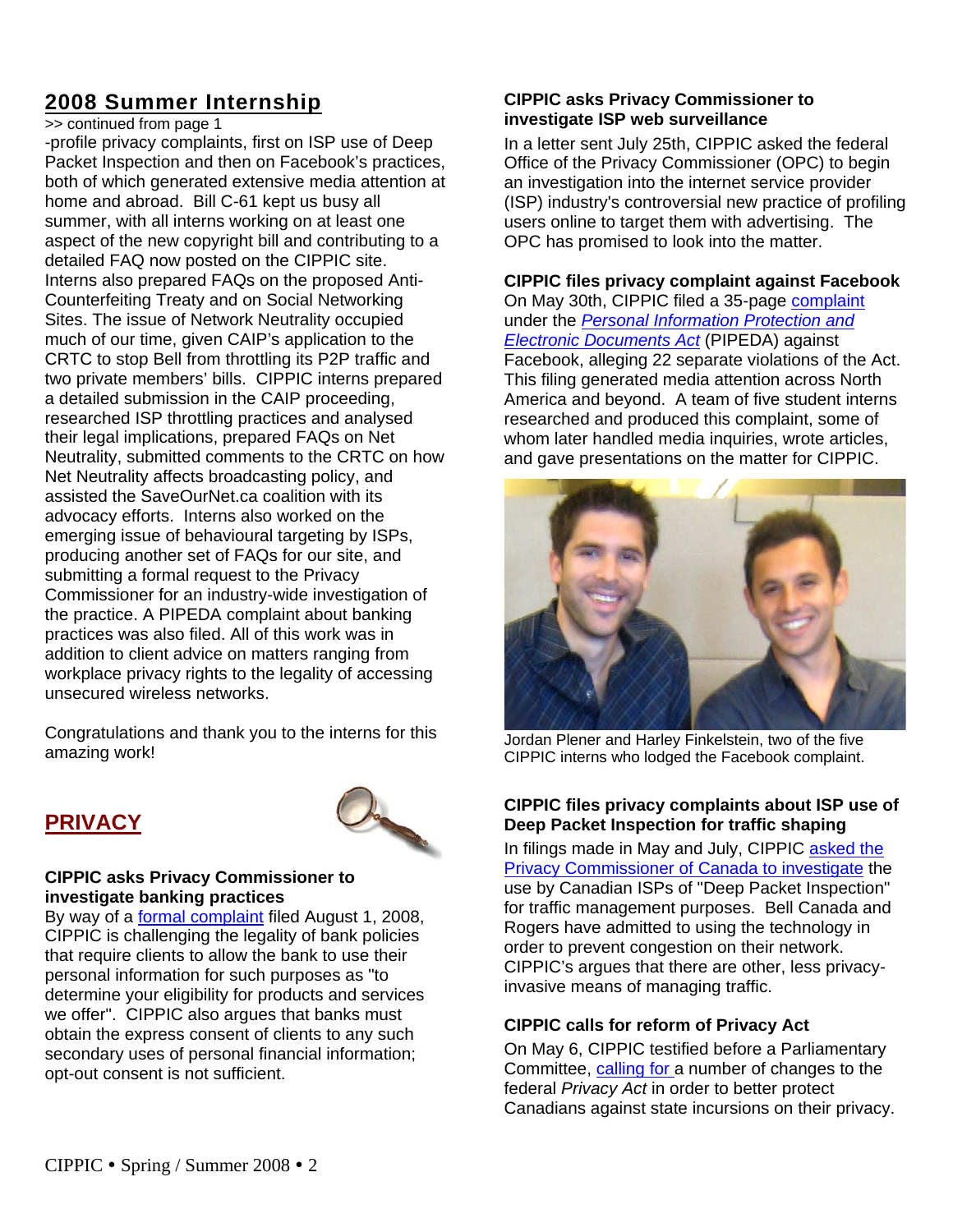### **CIPPIC files comments on data breach notification proposal**

In response to stakeholder consultations by Industry Canada regarding the specifics of a new legislated data breach notification requirement, CIPPIC filed comments on April 28<sup>th</sup>. These comments are further to **CIPPIC's January 15th submission** to Industry Canada on the PIPEDA Review, which submission called for a public registry of data breaches.

### **CIPPIC Provides FTC with Comments on Proposed Behavioural Advertising Principles**

In April, CIPPIC provided the FTC with comments on the FTC's proposed online behavioural advertising Principles. The FTC proposes that the Principles guide the development of industry self-regulation of the practice of tracking consumers' activities online to target advertising.

### **CIPPIC supports Bill to establish ID Theft offences**

On April 1<sup>st</sup>, CIPPIC filed a brief with the House of Commons Standing Committee on Justice and Human Rights, on the matter of *Bill C-27: An Act to amend the Criminal Code* (identity theft and related misconduct). CIPPIC supports the Bill, but emphasizes that it is just one small piece of a much bigger law reform agenda needed to effectively address the identity theft problem.

### **Service Canada changes policy re: posting personal data online**

In response to a formal complaint filed by CIPPIC last summer about the unnecessary inclusion of personal details in employment insurance appeal decisions posted online, Service Canada (the federal government department responsible) has finally agreed to change its policy. The Privacy Commissioner of Canada found CIPPIC's complaint to be well-founded, and made a number of specific recommendations which Service Canada has now agreed to implement. The OPC will be addressing this issue more broadly in its Annual Report on the *Privacy Act*, due this fall.

# **COPYRIGHT**



### **New Copyright Bill: Consumers Come Last**

On June 12, 2008, Industry Minister Jim Prentice introduced into the House of Commons Bill C-61, an *Act to Amend the Copyright Act*. Bill C-61 represents

a harsh vision of digital copyright law that gives new rights to distributors who use digital locks while stripping user rights in the face of those locks. Interns Chris Ball and Mike de Santis worked thoroughout the summer analyzing the Bill, raising awareness about it, and assisting various stakeholder groups concerned about the Bill's impact.

### **Massive Consumer Coalition Demands Copyright Policies that Put Canadians First**

On June 5, a coalition of Canada's leading consumer advocates, including CIPPIC, released an open letter calling on the Canadian government to embrace copyright policies that put Canada's interests first. Consumer advocates from across the country including two of Quebec's leading consumer rights organizations - have demanded a principled approach to copyright policy from Canada's government that rejects any law modeled on the American *Digital Millennium Copyright Act*. Simultaneously, some members of this coalition released a White Paper on Consumer Copyright. The White Paper lays out a standard against which the coming copyright legislation may be measured.

### **CIPPIC releases a short video about copyright law reform in Canada**

On February 20, CIPPIC released its first short video, designed to explain how copyright legislation affects Canadians' everyday life. The video is available in English and in French on YouTube CIPPIC's channel page, at www.youtube.com/cippicteam

### **TELECOMMUNICATIONS**



### **Net Neutrality : Information and Advocacy**

Throughout the summer, CIPPIC interns researched the issue of Network Neutrality in the Canadian context and worked on various projects designed to inform the public about the issue, to attract the attention of legislators and policy-makers, and to represent the interests of Net Neutrality advocates in regulatory processes. Interns Rob Hester and Nicholas Dodd gathered evidence about ISP throttling of P2P traffic, analysed the legal issues it raises, drafted FAQs for CIPPIC's website as well as submissions to the CRTC, and assisted the "Save Our Net,ca" coalition in its campaign to raise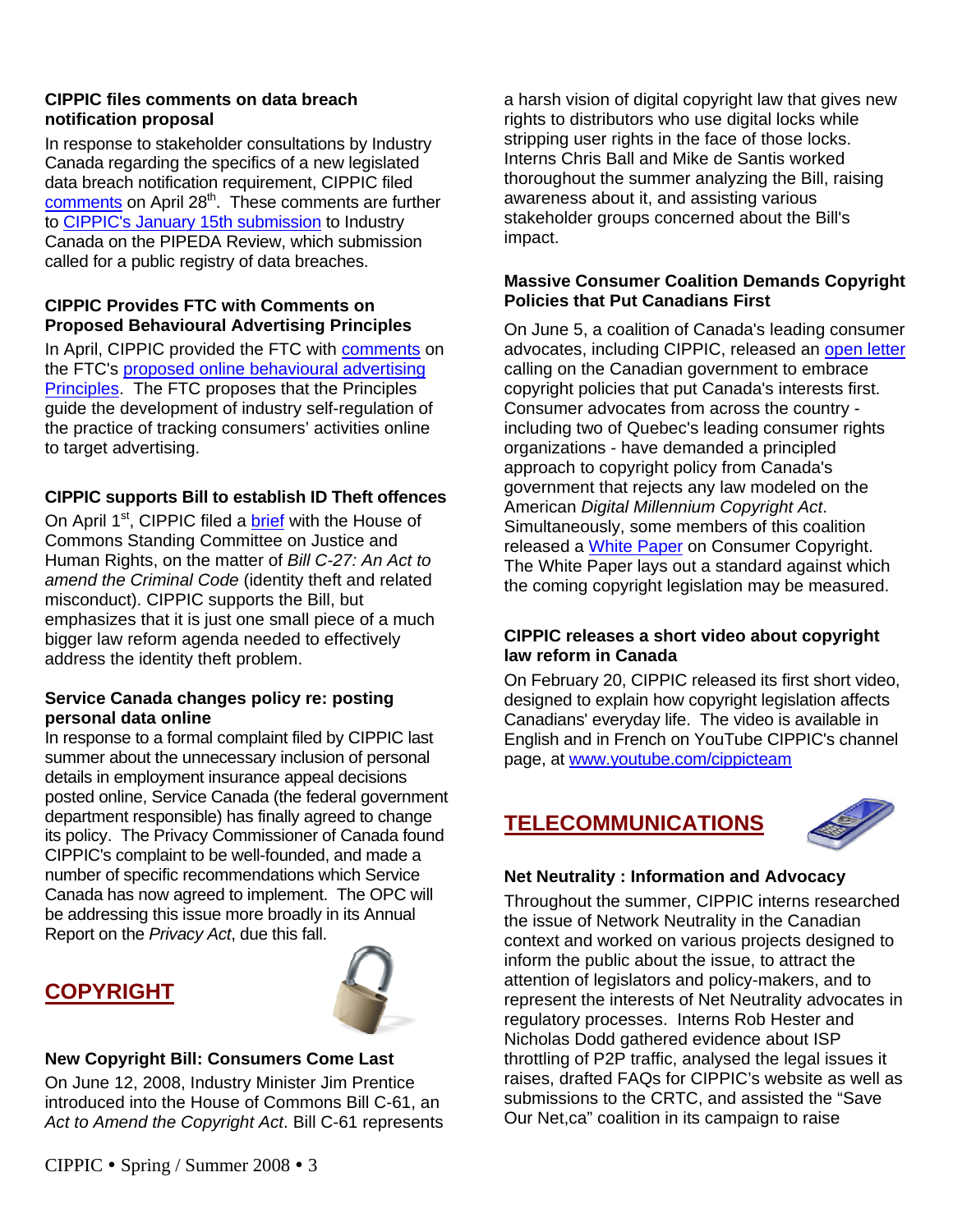awareness of the issue. CIPPIC expects to publish a detailed set of FAQs on this issue soon.



Summer student Lisa Feinberg and articling student Jocelyn Cleary at the Rally to save the Open Internet (Net Neutrality) on May  $27^{\text{th}}$ .

### **Net Neutrality relevant to Broadcasting Policy, says CIPPIC**

In response to the CRTC's call for comments on issues that should be examined in the context of a proceeding on broadcasting policy and new media, CIPPIC filed a submission on July 11, urging the CRTC to examine ways in which proposals for protecting Canadian content could actually undermine important policy objectives of the *Broadcasting Act* as well as the *Telecommunications Act*.

### **CIPPIC challenges legality of ISP throttling**

CIPPIC filed comments on July 3, 2008 with the CRTC on behalf of the Campaign for Democratic Media ("CDM"), objecting to Bell Canada's throttling of P2P traffic, and calling for a public proceeding to examine the legality of ISP traffic-shaping practices generally.

### **CIPPIC defends CRTC jurisdiction to establish Consumer Complaints Agency**

On March 5, CIPPIC responded to formal Applications by various telecom service providers to overturn a CRTC Decision that required their

### participation in the new Commissioner for Complaints for Telecommunications Services ("CCTS") and that allowed the new agency to disregard the liability limitation clauses included in TSP terms of service. A team of students helped

prepare CIPPIC's detailed factum in this case. The Decision was largely upheld.

# **OTHER**



### **Civil Society issues Declaration on OECD Role in Internet Policy**

CIPPIC joined other civil society groups participating in the OECD Ministerial on the Future of the Internet Economy in Seoul, Korea on June 16-18th. Director Philippa Lawson chaired the Civil Society Forum held on June 16<sup>th</sup> and participated in the Canadian government delegation. Participating Civil Society groups jointly issued "The Seoul Declaration", calling on OECD countries to adopt policies designed to ensure the inclusiveness, fairness and effectiveness of the internet for all citizens.

### **ACTA (Anti-Counterfeiting Trade Agreement)**

On April 30<sup>th</sup>, CIPPIC offered comments to the Department of Foreign Affairs and International Trade on ACTA, the proposed *Anti-Counterfeiting Trade Agreement*. CIPPIC's comments focus on the unusual venue of discussions (which provides no room for participation by developing nations or civil society groups), the vague process (which is unusually opaque, even for trade discussions) and the danger posed by the potential substantive content of the treaty itself. Intern Chris Ball prepared FAQs on ACTA, now posted on the CIPPIC site.

### **Industry Committee Review on Science and Technology**

In April, CIPPIC provided the House of Commons Standing Committee on Industry, Science and Technology with a submission on open access to scientific data, Crown copyright, and the challenges DRM and anti-circumvention laws pose for security researchers.

### **Library and municipal wireless service filtering**

Prompted by a client request, CIPPIC interns Carisa Gorrell and Rishi Hargovan investigated and analysed the free speech vs. child protection issues raised by this activity, wrote a letter to the Board of Trustee's of the London Public Library about it, and